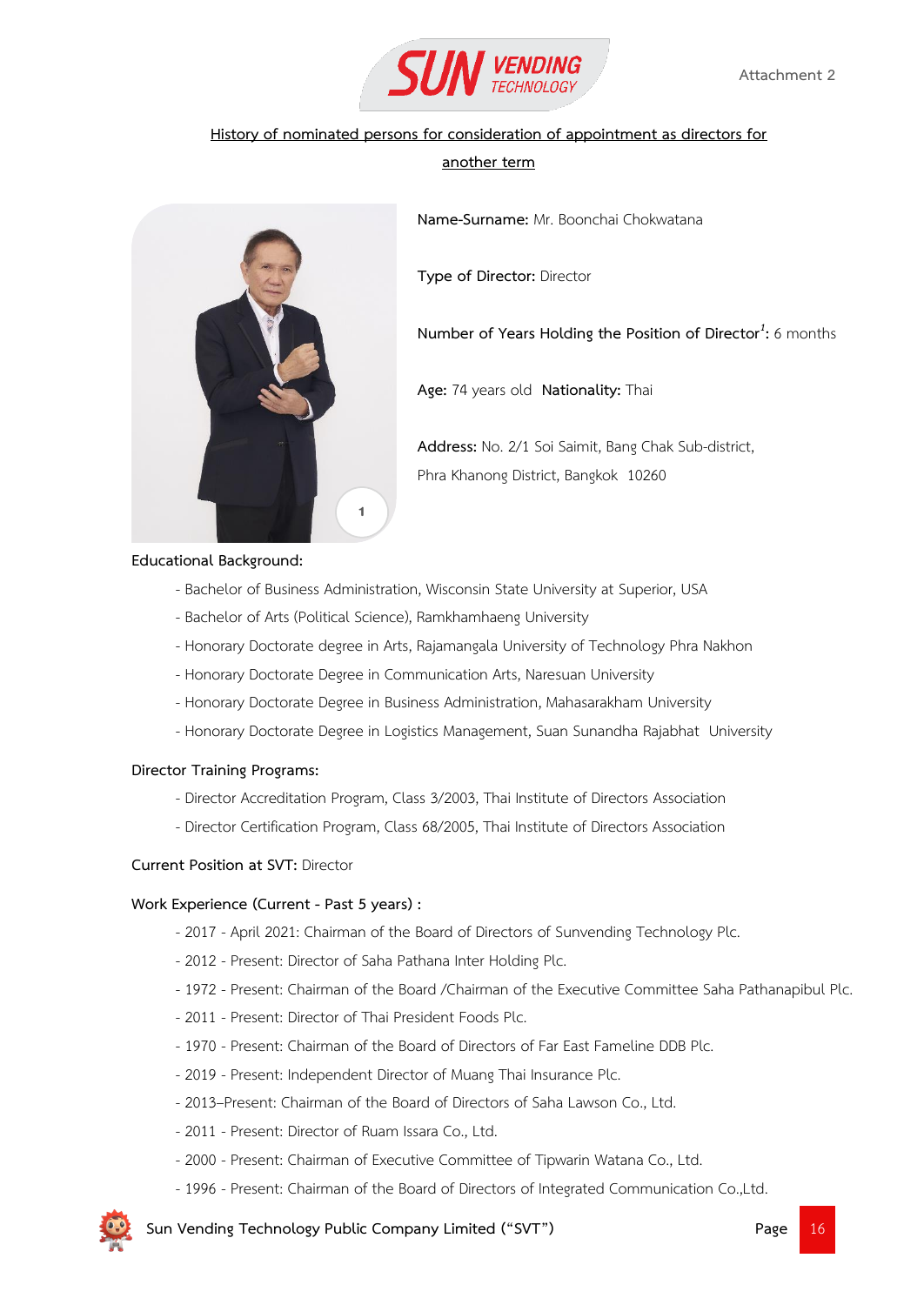

- 1993 Present: Director of Lion (Thailand) Co., Ltd.
- Director of other 16 non-listed companies

# **Positions at Other Listed Companies:**

- Director of Saha Pathana Inter Holding Plc.
- Chairman of the Board /Chairman of the Executive Committee Saha Pathanapibul Plc.
- Director of Thai President Foods Plc.
- Chairman of the Board of Directors of Far East Fameline DDB Plc.
- Independent Director of Muang Thai Insurance Plc.
- Total positions in other listed companies, amount 5 companies.

# **Position at Other Companies (Non-Listed Company) :**

- Chairman of the Board of Directors of Saha Lawson Co., Ltd.
- Director of Ruam Issara Co., Ltd.
- Chairman of Executive Committee of Thipwarinwattana Co., Ltd.
- Chairman of the Board of Directors of Integrated Communication Co.,Ltd.
- Director of Lion (Thailand) Co., Ltd.
- Director of other 16 non-listed companies

Total positions in other non-listed companies, amount 21 companies.

# **Holding a Director/Executive Position at Other Companies That May Cause Conflicts of Interest to the**

# **Company:**

Chairman of the Board of Directors of Saha Lawson Co., Ltd.

# **Relationship with the Management or Major Shareholder/Minor Shareholder of the Company:**

Holding the position of a company director and major shareholder of SVT

# **Company Securities Holding / Company Shares:** Shareholding in SVT: 2.347 %

**Different Special Interests:** No different special interests.

**Legal Disputes in the Past 10 Years:** No legal disputes in the past 10 years

**Meeting Attendance in 2021:** Board of Directors' meetings: attended 6 out of 6 times

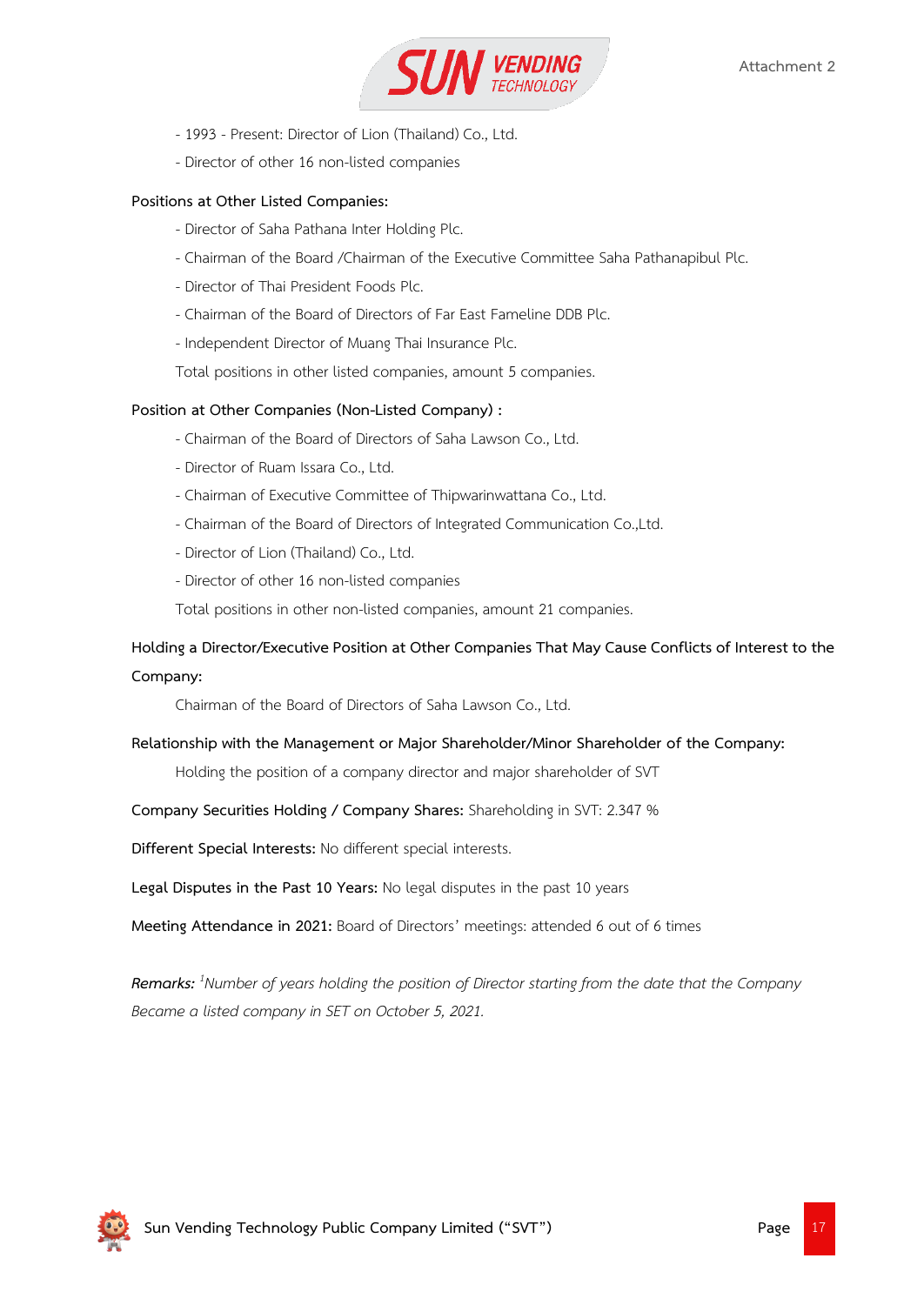

# **another term**

**Name-Surname:** Mr. Nattapon Dejvitak

**Type of Director:** Director

**Number of Years Holding the Position of Director***<sup>1</sup>* **:** 6 months

**Age:** 50 years old **Nationality:** Thai

**Address:** 22/2 Soi Indramara 1, Suthisarn Winitchai Road, Samsen Nai Sub-district, Phayathai District, Bangkok 10400

# **Educational Background:**

- Master of Business Administration, Sasin Graduate Institute of Business Administration, Chulalongkorn University
- Master of Art, Commerce (International Trade Policy), Fukuoka University, Japan
- Diploma in Project Management, University of California Berkeley, San Francisco, USA

#### **Director Training Programs:**

- Director Accreditation Program (DAP) Class 165/2019 from the Thai Institute of Directors Association
- Advanced Audit Committee Program (AACP) Class 37/2020 from the Thai Institute of Directors

Association

# **Current Position at SVT:**

- Director
- Chairman of the Risk Management Committee

2

#### **Work Experience (Current - Past 5 years) :**

- Jan 2021–Present: Deputy Managing Director of Saha Pathanapibul PCL.
- 2019–Feb 2021: Audit Committee Member of Sun 108 Co., Ltd.
- 2010–2020: Executive Vice President of Loxley PCL
- Present: Director of GMP (Thailand) Co., Ltd.
- Present: Director of L-Tac Technology Co., Ltd.

#### **Positions at Other Listed Companies:**

- Deputy Managing Director of Saha Pathanapibul Pcl.
- Total positions in other listed companies, amount 1 companies.

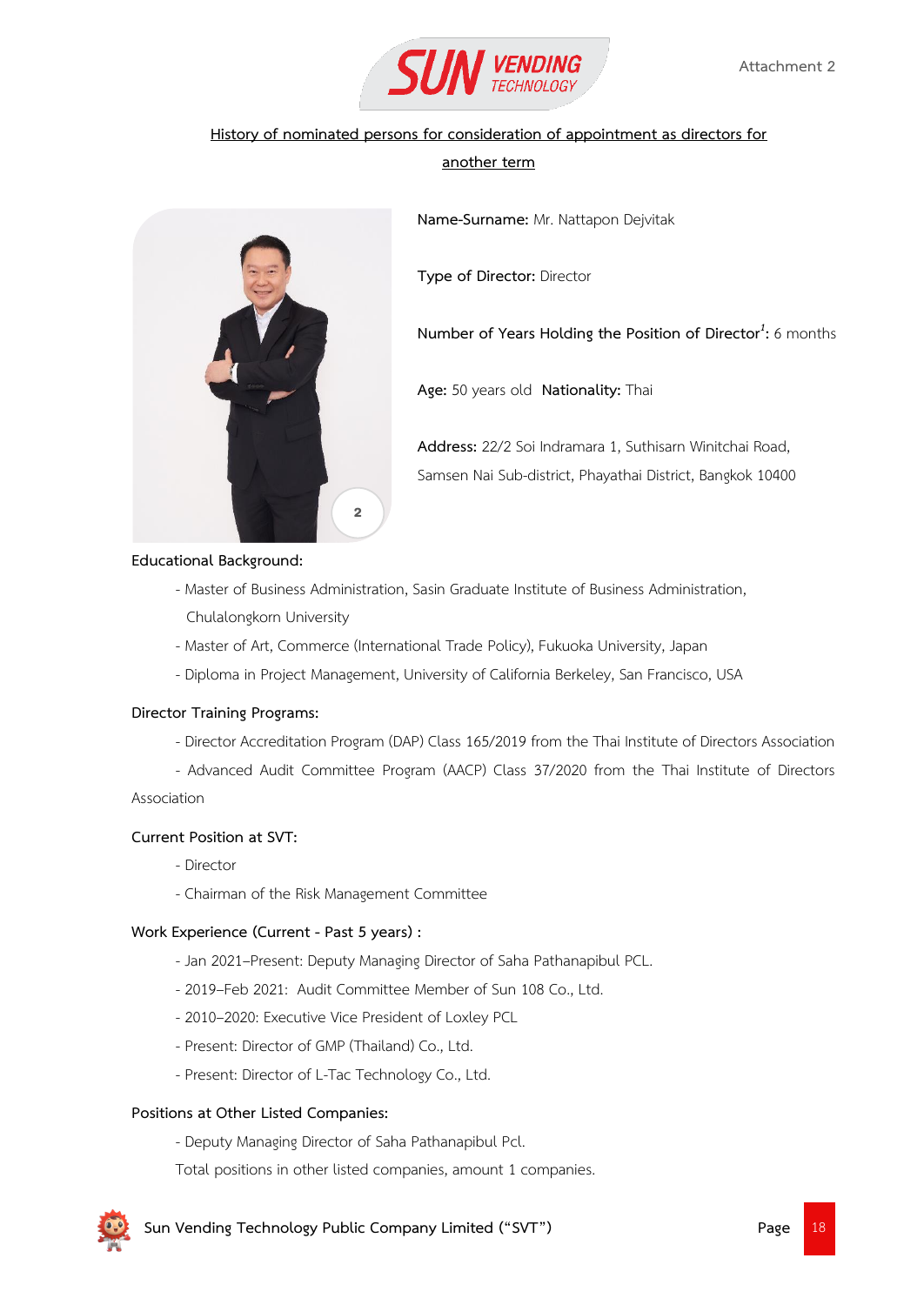

# **Position at Other Companies (Non-Listed Company) :**

- Director of GMP (Thailand) Co., Ltd.
- Director of L-Tac Technology Co., Ltd.

Total positions in other non-listed companies, amount 2 companies.

# **Holding a Director/Executive Position at Other Companies That May Cause Conflicts of Interest to the Company:**

No holding of any director/executive positions in other companies that may cause conflicts of interest to the Company.

#### **Relationship with the Management or Major Shareholder/Minor Shareholder of the Company:**

Does not have relationship with the management or major shareholders/minor shareholders of the Company.

**Company Securities Holding / Company Shares:** Shareholding in SVT: 0.143%

**Different Special Interests:** No different special interests.

**Legal Disputes in the Past 10 Years:** No legal disputes in the past 10 years

#### **Meeting Attendance in 2021:**

- Board of Directors' meetings: attended 5 out of 6 times
- The Risk Committee' meetings: attended 3 out of 3 times
- Nomination Committee' meetings: attended 2 out of 2 times

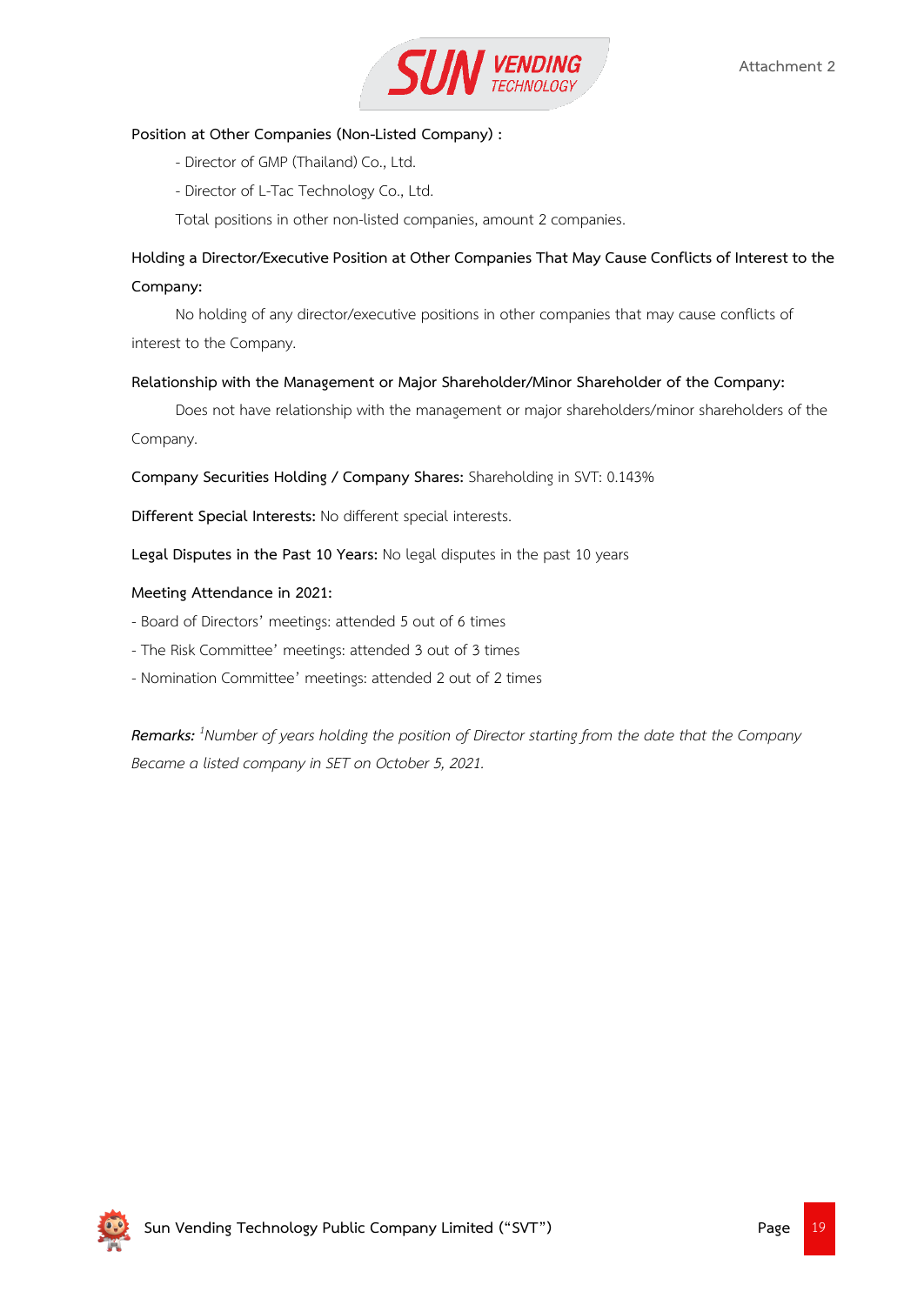

# **another term**

**Name-Surname:** Mr. Vathit Chokwatana

**Type of Director:** Director / Director authorized to sign on behalf of the Company

**Number of Years Holding the Position of Director***<sup>1</sup>* **:** 6 months

**Age:** 58 years old **Nationality:** Thai

**Address:** 3 Soi Ramkhamhaeng 118 Intersection 19, Saphan Sung Sub-district, Saphan Sung District, Bangkok 10240

**Educational Background:**

- Master of Business Administration, Assumption University.

3

- Bachelor of Electronic Engineer, San Francisco State University, California USA.

#### **Director Training Programs:**

- Director Accreditation Program, Class 75/2008, Thai Institute of Directors Association
- Director Certification Program, Class 251/2017, Thai Institute of Directors Association
- Risk Management Program for Corporate Leader (RCL), Class 4/2016
- **-** Capital Market College Institute Executive Program, Class 21/2015

#### **Current Position at SVT:**

- Director / Director authorized to sign on behalf of the Company
- Member of the Nomination and Remuneration Committee
- Executive Chairman

#### **Work Experience (Current - Past 5 years) :**

- 2008–Present: Director of Saha Pathanapibul PCL.
- 2015–Present: Director of Thai President Foods PCL
- 2012–Present: Director of Saha Lawson Co., Ltd.
- 2015–Present: Director of Tsuruha Co., Ltd.
- 1992 Present: Director of Thai Cubic Technology Co., Ltd.
- Director of other 15 non-listed companies

#### **Positions at Other Listed Companies:**

- Director of Saha Pathanapibul PCL

 **Sun Vending Technology Public Company Limited ("SVT") Page** 2014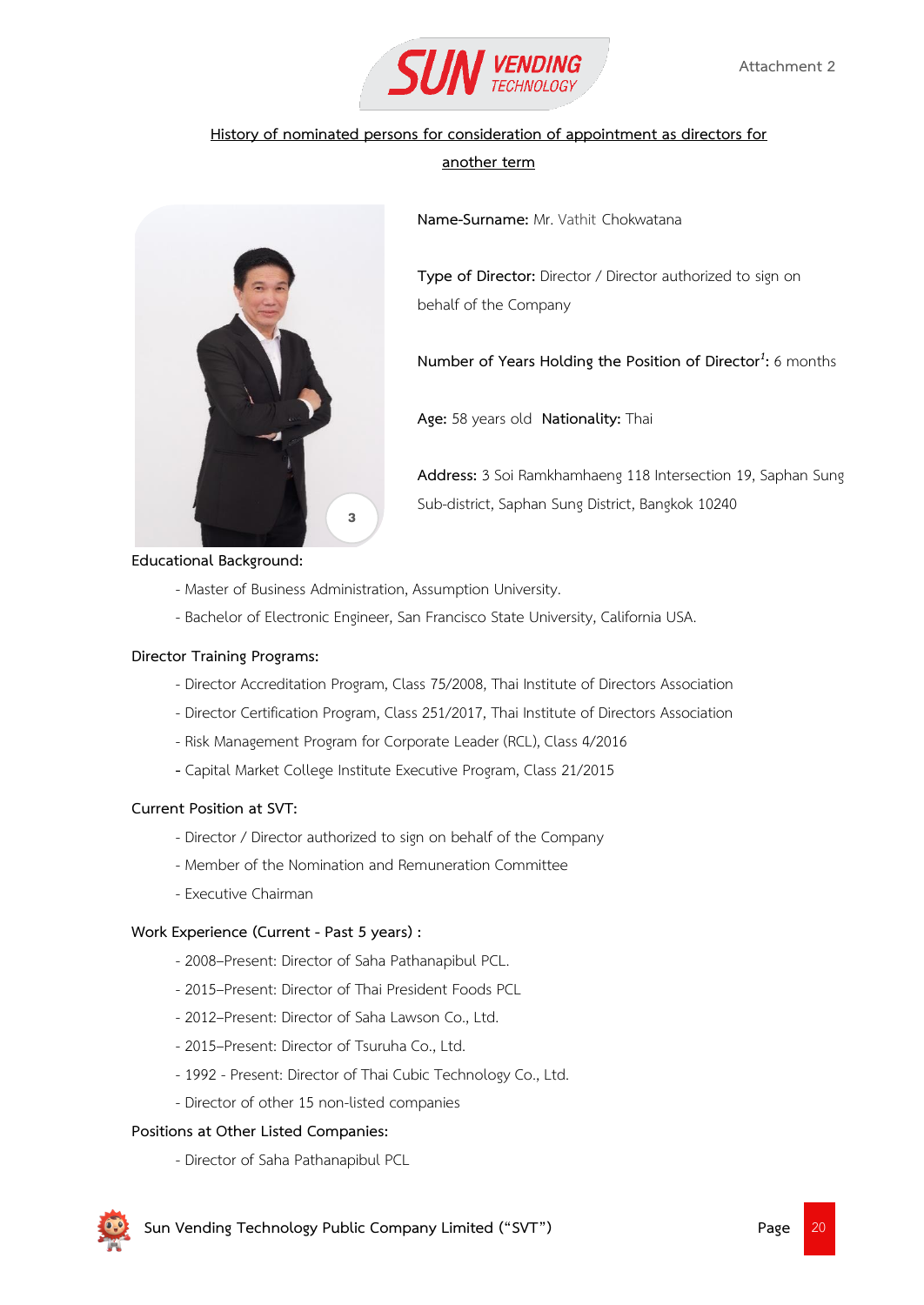

- Director of Thai President Foods Plc.

Total positions in other listed companies, amount 2 companies.

# **Position at Other Companies (Non-Listed Company) :**

- Director of Saha Lawson Co., Ltd.
- -: Director of Tsuruha Co., Ltd.
- Director of Thai Cubic Technology Co., Ltd.
- Director of other 15 non-listed companies

Total positions in other non-listed companies, amount 18 companies.

**Holding a Director/Executive Position at Other Companies That May Cause Conflicts of Interest to the Company:**

- Director of Saha Lawson Co., Ltd.
- Director of Tsuruha Co., Ltd.

# **Relationship with the Management or Major Shareholder/Minor Shareholder of the Company:**

Holding the position of a Director, Executive, and Major Shareholder of SVT

**Company Securities Holding / Company Shares:** Shareholding in SVT: 2.812 %

**Different Special Interests:** No different special interests.

**Legal Disputes in the Past 10 Years:** No legal disputes in the past 10 years

# **Meeting Attendance in 2021:**

- Board of Directors' meetings: attended 6 out of 6 times
- Nomination and Remuneration Committee's meetings: attended 4 out of 4 times

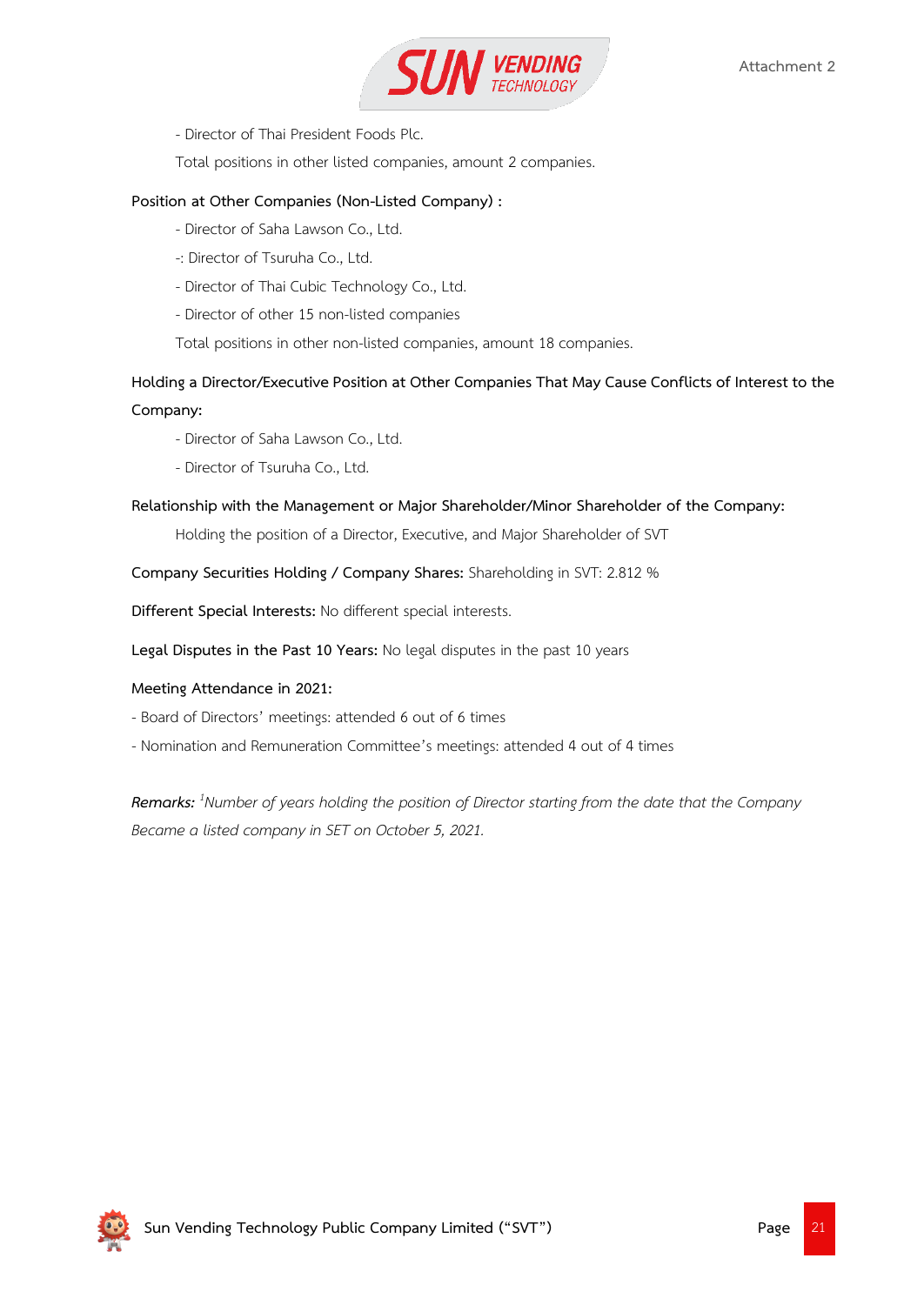

# **another term**

**Name-Surname:** Mrs. Teerada Ambhanwong

**Type of Director:** Director

**Number of Years Holding the Position of Director***<sup>1</sup>* **:** 6 months

**Age:** 52 years old **Nationality:** Thai

**Address:** No. 109/28 Soi Phahonyothin 14, Samsen Nai Subdistrict, Phayathai District, Bangkok 10400



- Master of Business Administration in Marketing, Sasin Institute of Business Administration, Chulalongkorn University

- Bachelor of Science, Majority in Marketing, the State University of New York, Fashion Institute of Technology Campus

#### **Director Training Programs:**

- Director Accreditation Program, Class 3/2003, Thai Institute of Directors Association
- Director Certification Program, Class 51/2004, Thai Institute of Directors Association

# **Current Position at SVT:** Director

#### **Work Experience (Current - Past 5 years) :**

- 2017–Present: Director and Chief Executive Officer of O.C.C. Pcl.
- 1999–Present: Director of People's Garment Pcl.

4

- 1999–Present: Director, S&J International Enterprise Pcl.
- 2006–Present: Director of Saha Asia Pacific Co., Ltd.
- 2004–Present: Director of Shiseido Professional (Thailand) Co., Ltd.
- 2003- Present Director, Hlanpu Co., Ltd.
- 2003–Present: Director of 4 non-listed companies

# **Positions at Other Listed Companies:**

- Director and Chief Executive Officer of O.C.C. Pcl.
- Director of People's Garment Pcl.

**Sun Vending Technology Public Company Limited ("SVT") Page** 222 **Page**